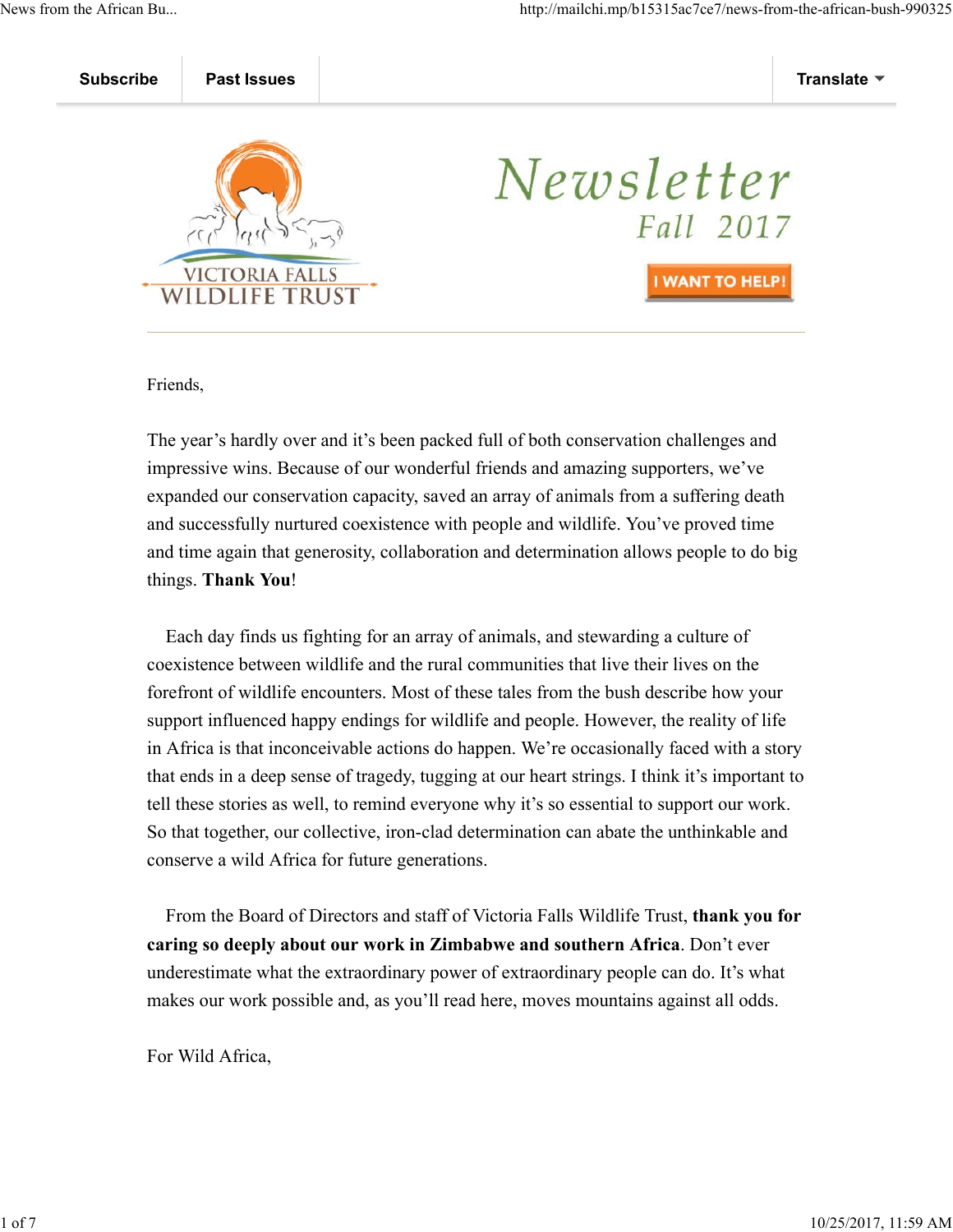underen

Jessica Dawson Executive Director



# RESCUE AND REHABILITATION

At the heart of our work is rescue and rehabilitation. We've successfully rescued and released 18 animals from snares this year, and treated a handful that were injured in some sort of other human-induced conflict. We do whatever is humanly possible for each animal and our goal is always to release that animal back to the wild.

Tragically, a few of the recent rescue and rehabilitation cases have been severely compromised and didn't survive. A hooded vulture was brought in with a nearly severed wing from a power line and had to be euthanized. Numbers of these old-world birds have experienced a steep decline in Africa - threats include poisoning, hunting and loss of habitat. The International Union for Conservation of Nature has rated its conservation status as *critically endangered* so we were especially sad to have to euthanize this bird.



We also found an aardwolf that had its foot caught in a barbaric gin trap, the wound very extensive. Our team did everything possible for this helpless little "earth wolf," but, unfortunately even around-the-clock care could not save this animal.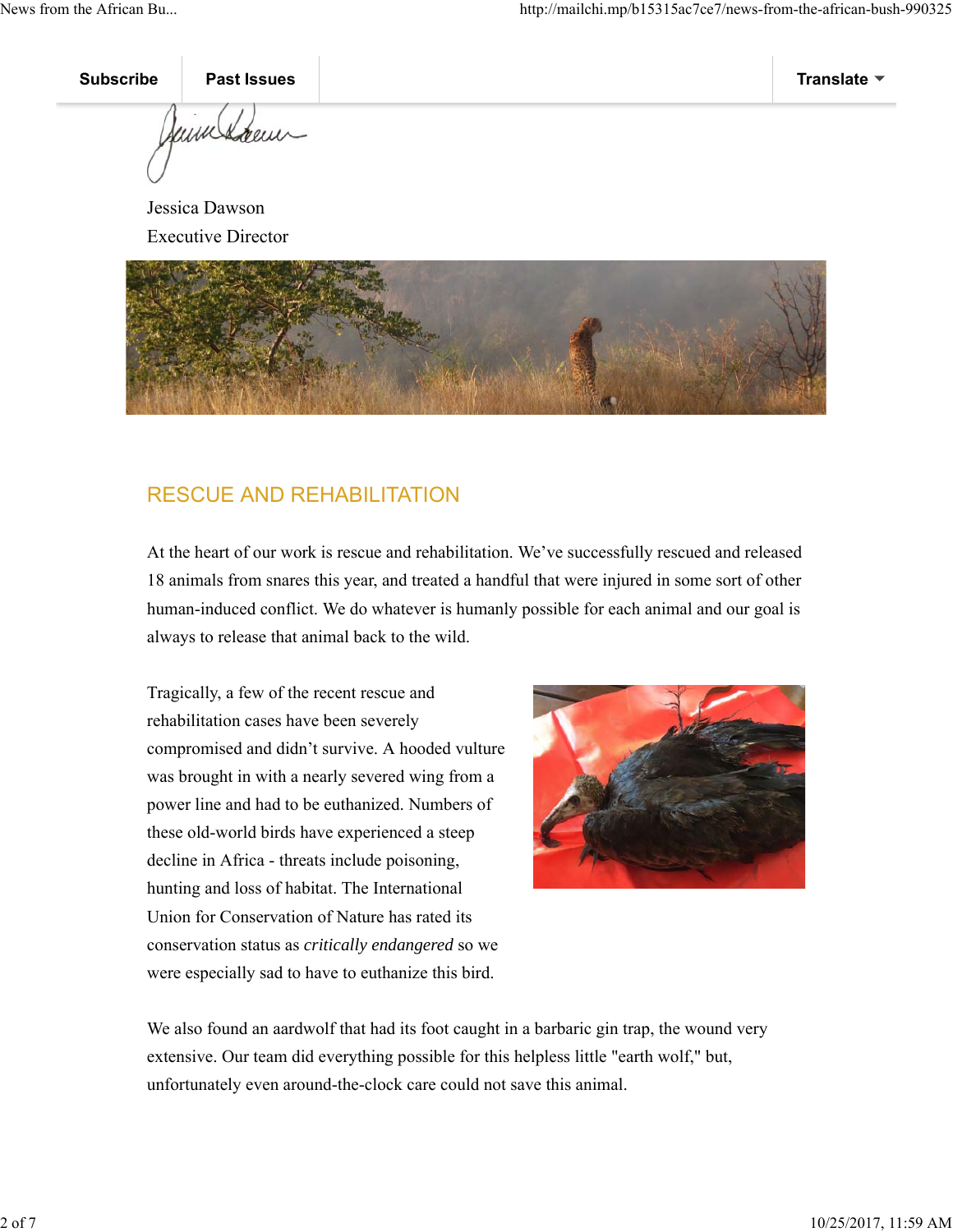Fortunately, we do have many causes for celebration. We found a snared elephant calf one evening, still anchored to the tree. Its panicked mother was nearby, very agitated as you can imagine. Due to these tricky circumstances, and the fact that we were darting in the dark, we immobilized both the mother and the calf to ensure our staff's safety and that they remained together. We successfully and uneventfully removed the snare from the calf, treated the wound and administered antibiotics, reversed the sedation, and both mom and calf calmly walked off and reunited with the herd.



Three black-shouldered kites were brought in for rehabilitation. They, and their disturbed nest, were discovered on the ground where a tree was recently felled. They've all been soft released, not venturing too far from the Trust's property and continue to be offered food and water daily.

We've also successfully removed wire snares from many other species including warthogs, giraffe, elephants, buffalo and impala, all of which were immediately released back to the wild.

## RHINO CONSERVATION

VFWT has been working together with local conservation partners to continue our fight for rhinos in Zimbabwe. This year we've successfully immobilized over forty animals to run health tests, implant microchips, and ear-notch new calves with identification numbers that allow anti-poaching scouts to identify individuals while on patrol. Some

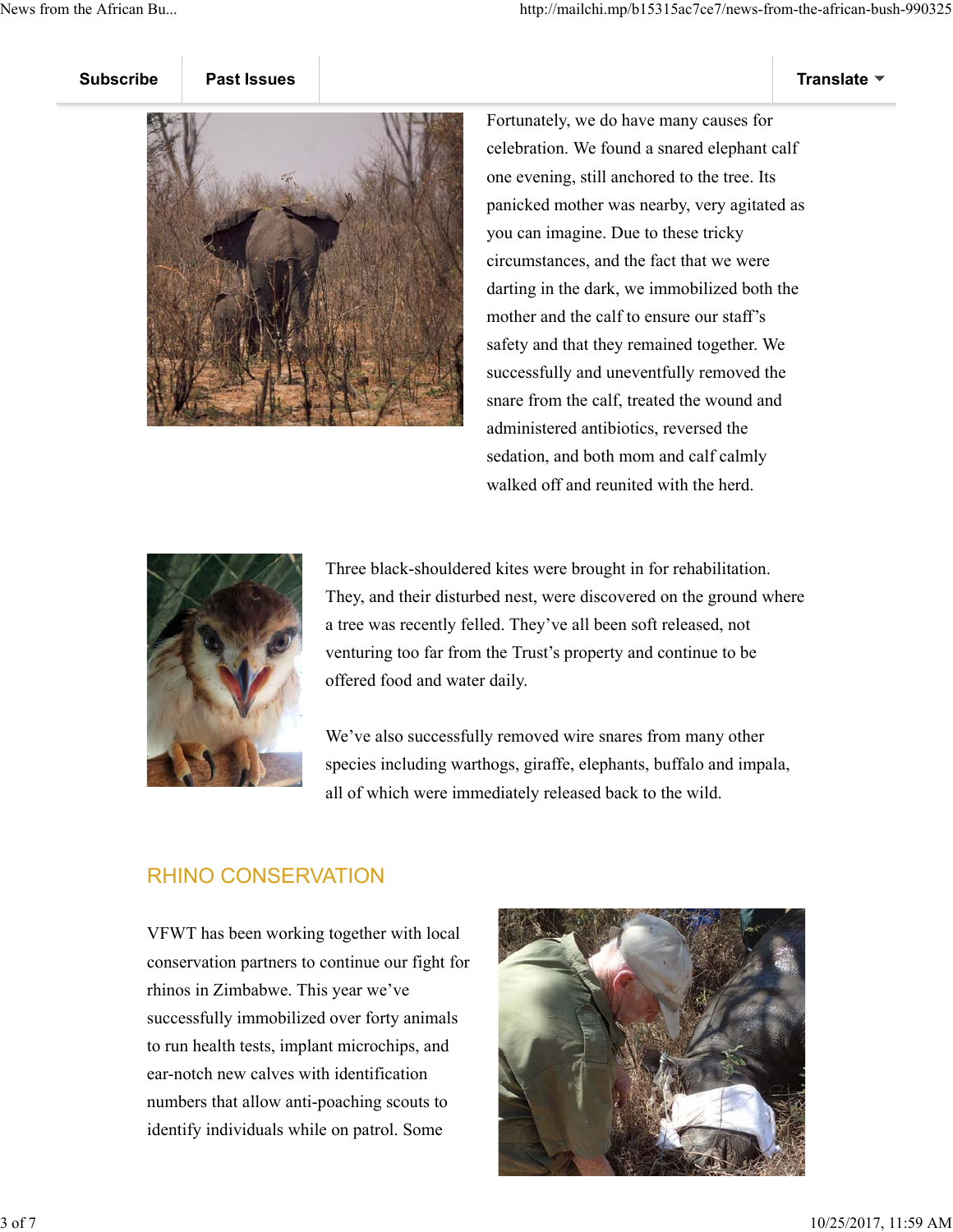

a hopeful deterrent against poaching. Not only do these measures help protect the rhino populations in Zimbabwe, they also help facilitate anti-poaching efforts on the ground.



# ELEPHANT CONFLICT PROJECT

Human-Wildlife Conflict (HWC) is one of the main problems facing wildlife and Africa's rural populations in terms of personal security and economic loss. As human populations grow and expand and wildlife habitat becomes fragmented, the situation will only worsen. In 2011, the population of the African continent was 0.8 billion and was expected to more than double to 1.8 billion people in 40 years. Fast forward 6 years and we're already sitting at 1.2 billion! It seems that we will reach the 40-year projection in a fraction of that time.

The tragedy of HWC is that it can only be stopped by suppressing one of two antagonists – wildlife or humans. VFWT is investing heavily in mitigating HWC through our Community Guardians Program, mobile bomas and our new collaboration with Connected Conservation to research elephant-specific conflict in the Victoria Falls urban and rural areas.

Resident elephants of Victoria Falls town and problem elephants in the adjacent rural areas will be collared to assess conflict with these animals and look at a range of factors that might help mitigation strategies. Environmental factors, hormones, stress, acoustics and communications between elephant will be assessed along with a variety of mitigation methods. This data will also help provide information on corridors the elephants use in urban areas, which will be considered when planning future urban development.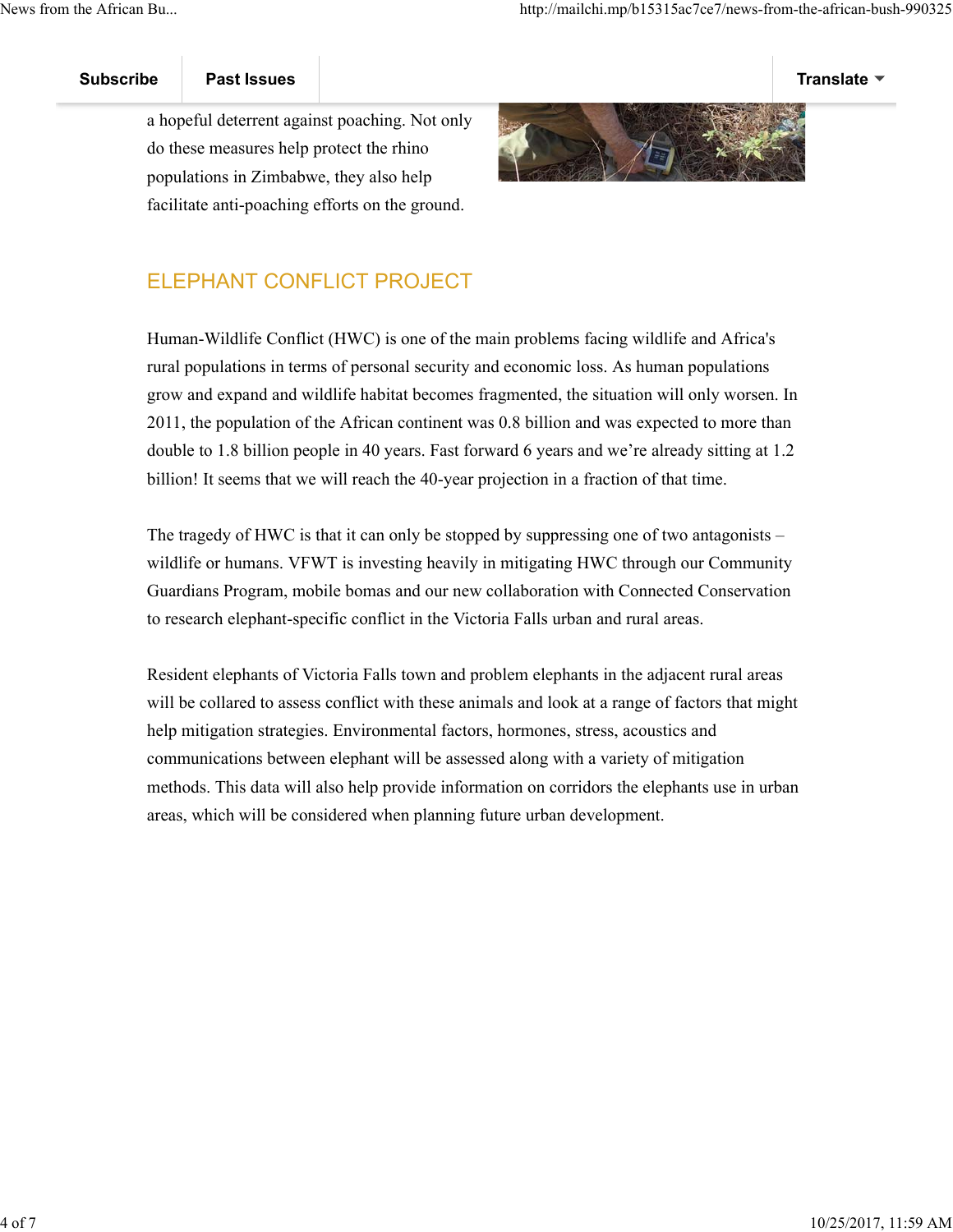

## CARNIVORE CONSERVATION



Earlier this year we deployed our mobile, predator-proof "bomas." These enclosures protect the valued livestock of rural Zimbabweans coexisting with carnivores. Made of UV protected canvas, the enclosures are moved about every two weeks. So far, 150 head of cattle are successfully being protected from carnivore predation, and the nitrogen deposits within these boma

areas (in the form of cattle dung) is improving crop yields by having very short but high animal impact on soils. This is important because if subsistence farmers have enough crops to feed their families, they're less likely to poach and poison wildlife. We'll be assessing carnivore conflict prevention as well as enhanced crop yields during the upcoming rainy season. A sincere shout out to the Darwin Initiative for helping fund this truly innovative program!

# FORENSICS & WILDLIFE CRIME

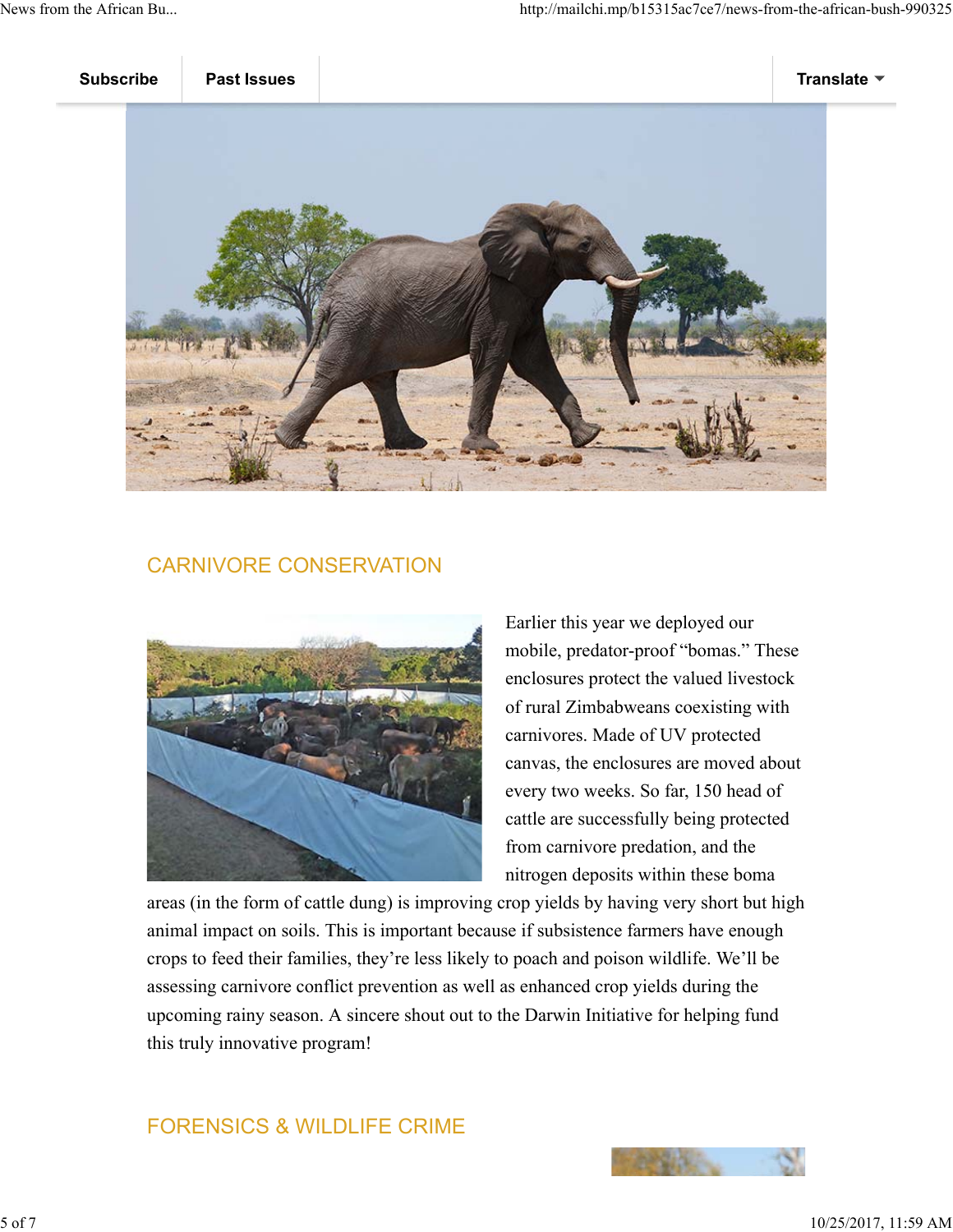A booming illegal wildlife trade worth \$26 billion each year is driving the need for more forensic and preventive lab and field work to protect endangered species. We're very excited to be working on a project with wildlife authorities throughout southern Africa combating wildlife crimes; in particular, the staggering incidents of poisoning in the commercial poaching of wildlife, especially for elephant ivory.

A new focus of the laboratory will be to necropsy and test wildlife that poachers have poisoned so that we can develop scientific tests to identify poisons used. The project will also encompass training wildlife rangers on field techniques for testing for poisoning, such as the cyanide poison test shown here, and implementing proper procedures when managing crime scenes.

This project is made possible by the generous support of the American people through the United States Agency for International Development (USAID). The contents are the responsibility of WWF and VFWT and do not necessarily reflect the views of USAID or the United States Government. VFWT would like to deeply thank USAID, and the Kavango– Zambezi Transfrontier Conservation Area Secretariat and World Wildlife Fund Namibia.

## A MESSAGE FROM MARTHA

In his provocative Ted Talk, author and editor Stewart Brand profoundly identifies extinction as a much larger kind of death, somehow more permanent. He refers to Martha, the last passenger pigeon to leave this world in 1914. Passenger pigeons were once the most abundant birds on earth and had survived on our planet for 6 million years before the last breath left the last bird.

Any one of several species in southern Africa might join the passenger pigeon if we're not completely devoted to saving them. VFWT is working doggedly to ensure that we never add the rhino or elephant to a list of extinct species on our watch. We're making progress because of the support of our generous donors and foundations, but